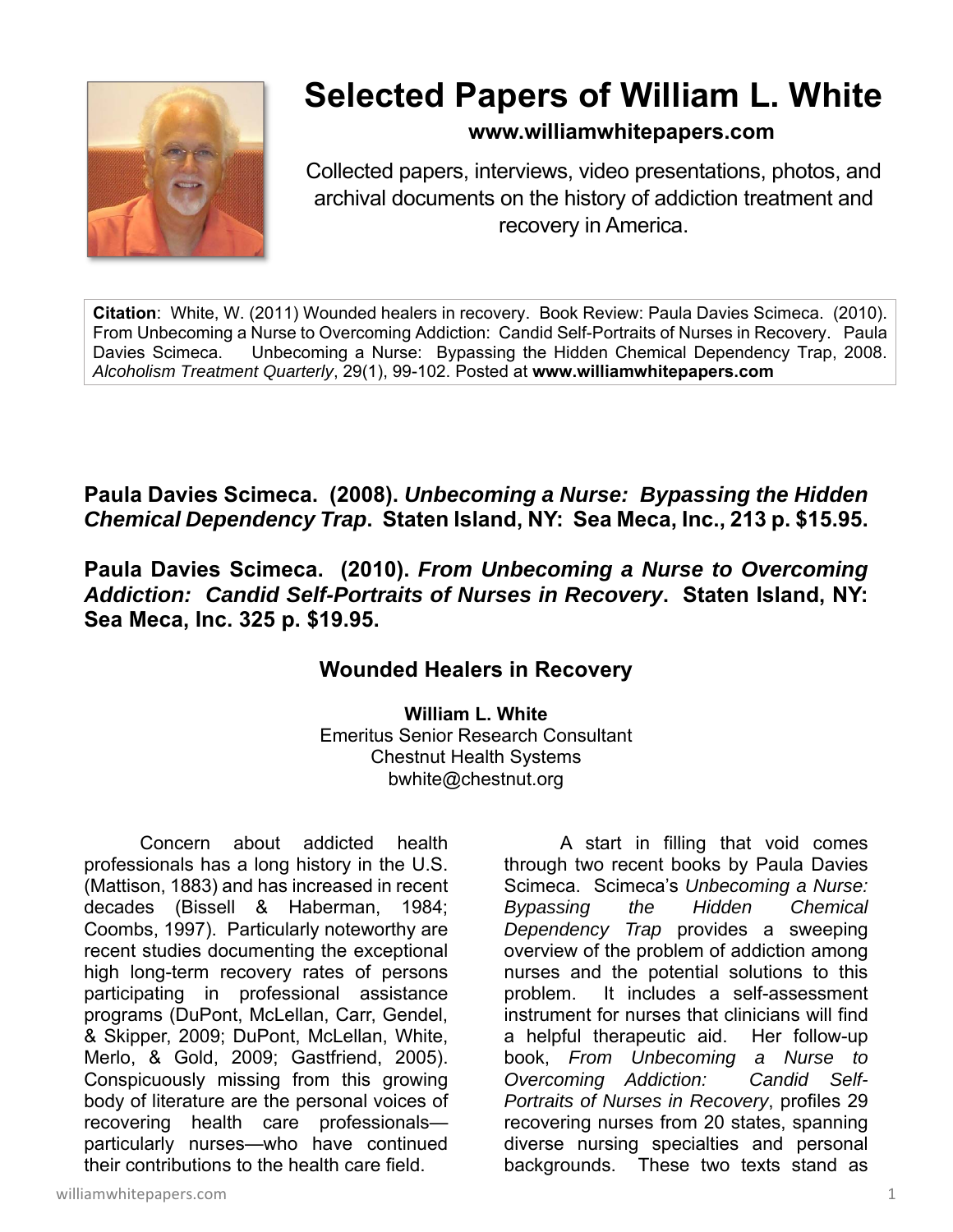essential starting points for nursing educators and for nursing administrators and supervisors. These books will receive particularly appreciative audiences of nurses struggling with or recovering from addictionrelated problems and from those who supervise or clinically treat addicted and recovering nurses.

 The two books are stylistically quite different. *Unbecoming a Nurse* is a text in which Scimeca's knowledge and authoritative voice are clearly evident in her depiction of the problem and in her prescriptions for nursing policy and practice changes that would lower the risk of addiction while enhancing patient safety. In contrast, what she achieves most significantly in *From Unbecoming a Nurse to Overcoming Addiction* is quieting her own voice and letting her protagonists tell their recovery stories. The collective voices of these recovering men and women constitute a significant contribution in understanding addiction as an occupational hazard of nursing and, even more importantly, in understanding unique dimensions of the long-term recovery process for nurses. Where *Unbecoming a Nurse* is a valued addition to the literature on addiction among health care professionals, *Unbecoming a Nurse to Overcoming Addiction* breaks new ground as the first ethnography of long-term addiction recovery among nurses.

 Through these recovery narratives, Scimeca offers the reader a primer on those factors that enhance addiction vulnerability: a family history of alcohol and other drug problems; early feelings of shyness and disconnection from others (selfconsciousness and self-centeredness); early age of onset of alcohol/drug use; euphoric recall of first use; atypical tolerance and early trauma (e.g., death of family member, incest, molestation, rape); key personality traits (impulsiveness, risk-taking, perfectionism); and the presence of cooccurring physical, emotional, or relational problems (e.g., physical pain, sleep difficulties, anxiety, depression, compulsive gambling, eating disorders, compulsive spending, abusive intimate partners). As a group, most of the nurses profiled migrated

toward caregiving roles early in life, loved the profession of nursing, and were drawn to specialties within nursing that most involved life and death issues, such as emergency, critical care, and anesthesia.

 Those profiled who were addicted to prescription drugs initially consumed these medications not for purposes of intoxication but for self-medication, e.g., for pain, sleep, weight loss, anxiety, or depression. The diverse menu of self-administered medications is in itself astounding for such a small sample, including Tylenol # 3, Percocet, Demerol, fentanyl, Lortab, Sufenta, Nubain, Versed, Propofol, Xanax, Stadol, Fiorcet, Dilaudid, Vivodin, Qualudes, Ativan, and Darvocet. What followed initial exposure to these medications was the seductive slide into tolerance, dependence, and in many cases, a secret life of medication diversion and forged prescriptions. There is also a larger work context in which these stories unfolded: compassion fatigue from excessive hours in direct patient care, desensitization to the risks inherent in psychoactive medication, and a mistaken belief that professional knowledge and strength of character imbue invulnerability to problems of addiction. Such details are but a backdrop to the central story of *Unbecoming a Nurse to Overcoming Addiction*, which is the addiction recovery journeys of the book's subjects.

 So, what do these 29 stories tell us about successful long-term addiction recovery? There are striking themes shared within these stories that might be characterized as the "active ingredients" of their recovery experiences. The most commonly shared ingredients included:

- a workplace-based intervention requiring action by the nurse to prevent discipline, loss of job, loss of professional license, arrest or prosecution, or to re-acquire the right to work as a nurse;
- a rigorous, comprehensive, and independent biopsychosocial evaluation with treatment recommendations;
- referral to a specialized addiction treatment program selected for its